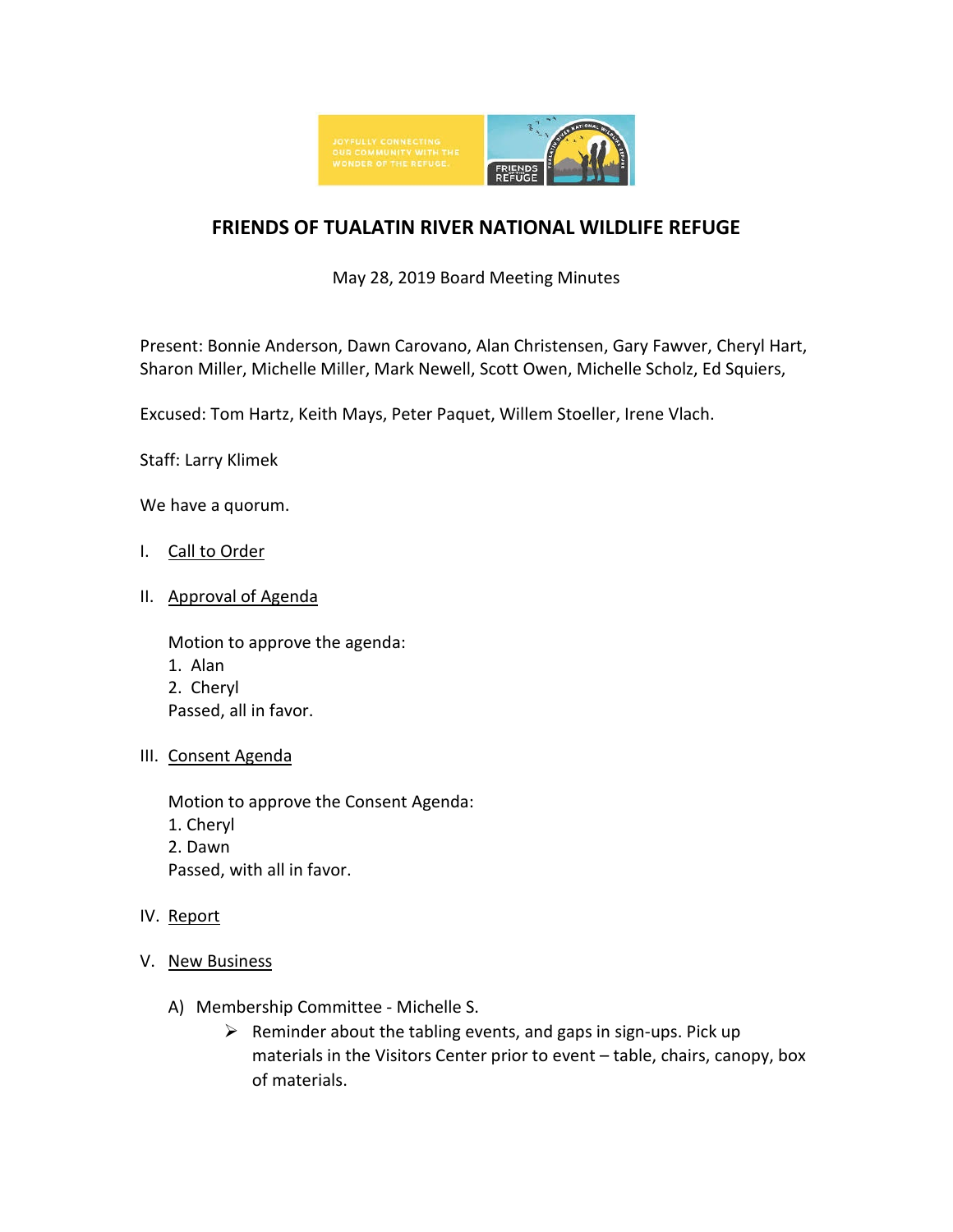- $\triangleright$  Michelle will have an article in the June Members newsletter encouraging Friends member to volunteer to work a table at an upcoming event; will also include on Friends Facebook and Instagram accounts.
- $\triangleright$  Discussion about the importance of the events, their focus (membership, volunteers, informational), and likelihood of success (mixed reviews from attempts in previous years).
- $\triangleright$  Discussion about offering the Members discount to employees of any Corporate Sponsor/Membership; Membership Committee will review and provide recommendation at next Board meeting.
- B) Bird Festival Bonnie and Scott
	- $\triangleright$  Reviewed budget and highlights; met financial goals and seed money for 2020 event.
	- $\triangleright$  BF committee meeting June 5<sup>th</sup> to review event, what worked and what needs addressing, and any recommendations. Will review with the Board at a future meeting.
	- $\triangleright$  General consensus Festival a huge success in terms of feedback from attendees, budget, and fun factor.
- C) Chicken Creek Grants Bonnie
	- $\triangleright$  Bonnie brought the Chicken Creek Restoration Grant document (Willamette Water Supply) for Mark's signature. The amount of the grant is \$440,000.
- D) FWS Update Larry
	- $\triangleright$  Thank you to staff and volunteers that helped make the Bird Festival such a success. Anecdotally, it sounded like the messages about the Chicken Creek Restoration and related projects were well received.
	- $\triangleright$  Reviewed some upcoming restoration projects, especially related to Chicken Creek and Wapato Lake. Asked the Friends to consider organizing work parties for ponds P1 and P2 restoration in October and January.
	- $\triangleright$  Related to CC and Wapato Lake reviewed grants and money focused on restoration work. Requested the Friends allocate some additional money to speed up and enhance what will be planted this year and early 2020.

Motion: Reallocate \$16K that was authorized at the April Board meeting for Wapato Lake restoration plantings, and add \$9K for a total of \$25K to be used for restoration projects 'as needed':